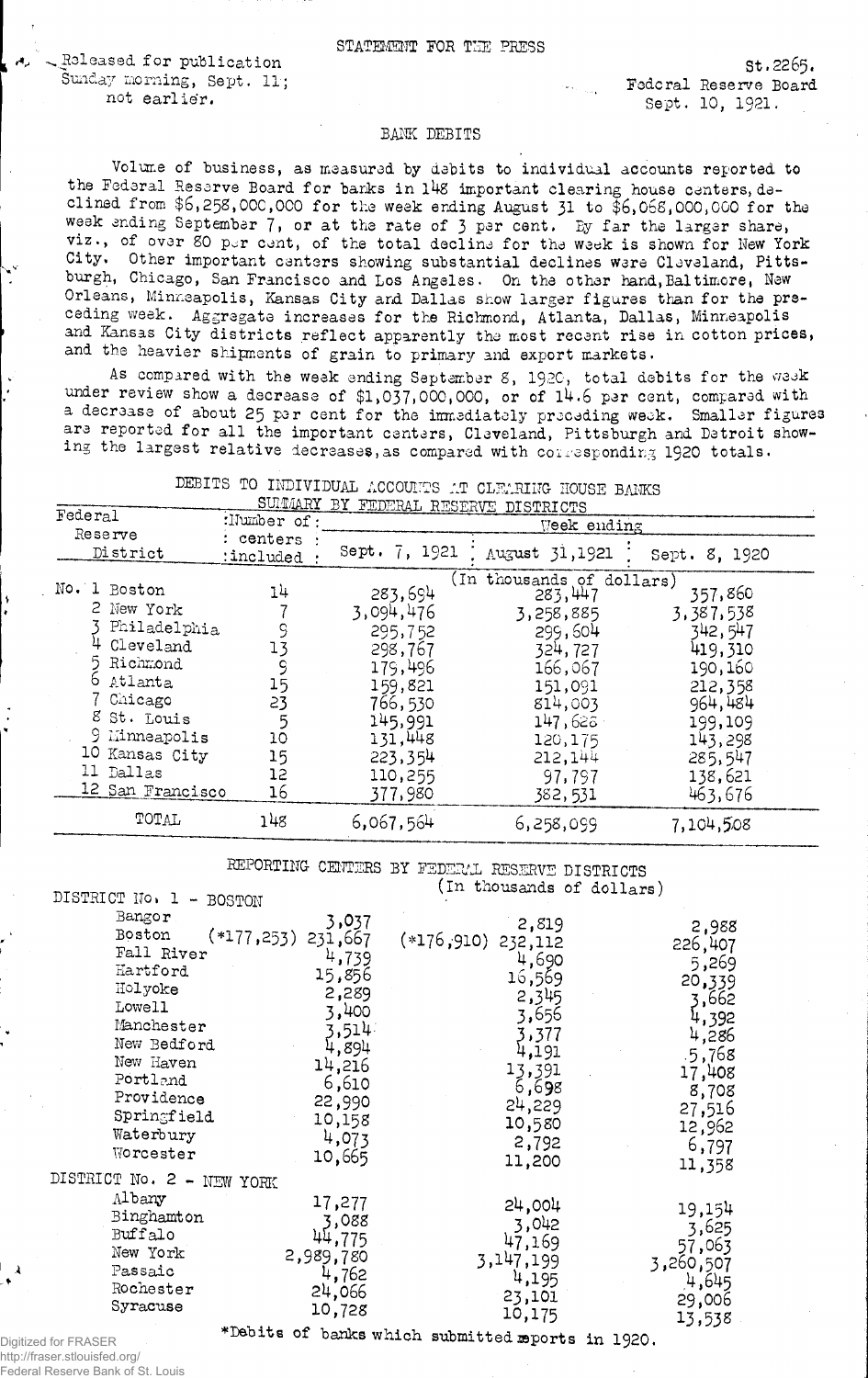| DEBITS TO INDIVIDUAL ACCOUNTS AT CLEARING HOUSE BANKS |               |                           | st.2265a.     |
|-------------------------------------------------------|---------------|---------------------------|---------------|
|                                                       |               | Week ending               |               |
|                                                       | 1921<br>Sept. | : August 31,1921 :        | Sept. 8, 1920 |
| DISTRICT No. 3 - PHILADELPHIA                         |               | (In thousands of dollars) |               |
| Altoona                                               | 2,185         | 2,764                     | 2,820         |
| Chester                                               | 3,509         | 3,127                     | 4,310         |
| Harrisburg                                            | 5,810         | 5,940                     |               |
| Johnstown                                             | 4,076         | 4,332                     |               |
| Lancaster                                             | 3,410         | 3,453                     | 4,945         |
| Philadelphia                                          | 249,832       | 252,081                   | 289,142       |
| Reading                                               | 5,228         | 5,108                     |               |
| Scranton                                              | 11,273        | 12,379                    | 13,173        |
| Trenton                                               | 9,452         | 9,357                     | 10,237        |
| Wilkes-Barre                                          | 7,106         | 7,935                     | 7,638         |
| Williamsport                                          | 3,474         | 3,277                     | 3,740         |
| Wilmington                                            | 5,511         | 5,231                     | 6,542         |
| York                                                  |               | 3,111                     | 3,549         |
| DISTRICT No. 4 - CLEVELAND                            |               |                           |               |
| Akron                                                 | 15,183        |                           |               |
| Cincinnati                                            | 46,455        | 10,751<br>48,490          | 21,119        |
| Cleveland                                             | 92,804        | 101,204                   | 145,598       |
| Columbus                                              | 25,933        | 24,299                    | 23,969        |
| Dayton                                                | 11,438        | 14,568                    | 11,257        |
| Erie                                                  | 5,457         | 4,946                     | 7,062         |
| Greensburg                                            | 3,490         | 3,744                     | 4,641         |
| Lexington                                             | 3,112         | 2,815                     | 4,120         |
| Oil City                                              | 1,649         | 1,583                     | 3,363         |
| Pittsburgh                                            | 100,802       | 120,543                   | 150,221       |
| Springfield                                           | 3,320         | 3,959                     | 3,111         |
| Toledo                                                | 20,786        | 21,922                    | 24,448        |
| Wheeling                                              | 4,951         | 6,330                     | 7,107         |
| Youngstown                                            | 9,842         | 8,063                     | 13,294        |
| DISTRICT No. 5 - RICHLOND                             |               |                           |               |
| Baltimore                                             | 94,105        | 86,255                    | 97,399        |
| Charleston                                            | 6,090         | 5,984                     | 4,900         |
| Charlotte                                             | 4,941         | 4,510                     | 6,010         |
| Columbia                                              | 3,614         | 3,523                     | 4,514         |
| Greenville, S. C.                                     | 2,695         | 2,248                     |               |
| Huntington                                            | 3,566         | 4,048                     | 4,726         |
| Norfolk                                               | 10,723        | 11,199                    | 17,049        |
| Raleigh                                               | 3,700         | 3,600                     | 3,973         |
| Richmond                                              | 22,759        | 19,069                    | 22,430        |
| Washington                                            | 29,998        | 27,879                    | 29,159        |
| Wilmington                                            | 4,016         | 4,120                     |               |
| DISTRICT No. 6 - ATLANTA                              |               |                           |               |
| Atlanta                                               | 19,762        | 19,876                    | 23,439        |
| Augusta                                               | 5,413         | 4,192                     | 6,579         |
| Birmingham                                            | 12,175        | 8,808                     | 15,095        |
| Chattanooga                                           | 6,710         | 5,906                     | 10,551        |
| Jacksonville                                          | 8,468         | 8,517                     | .12,425       |
| Knoxville                                             | 5,242         | 5,065                     | 6,689         |
| Macon<br>Mobile                                       | 4,388         | 3,229                     | 5,043         |
|                                                       | 5,530         | 4,648                     | 14,216        |
| Montgomery<br>Nashville                               | 3,032         | 3,000                     | 3,903         |
| New Orleans                                           | 21,842        | 22,223                    | 22,537        |
| Pensacola                                             | 50,825        | 50,373                    | 70,885        |
| Savannah                                              | 1,284         | 1,146                     | 2,448         |
| Tampa                                                 | 9,659         | 8,939                     | 11,736        |
| Vicksburg                                             | 4,441         | 4,017                     | 5,200         |
|                                                       | 1,050         | 1,152                     | 1,612         |

 $\label{eq:2} \frac{\sigma_{\rm{eff}}}{\sigma_{\rm{eff}}}\approx 1.2\pm0.01$ 

÷

 $\sim$ 

 $\frac{1}{2}$ 

 $\frac{1}{2}$ 

 $\mathbf{r}$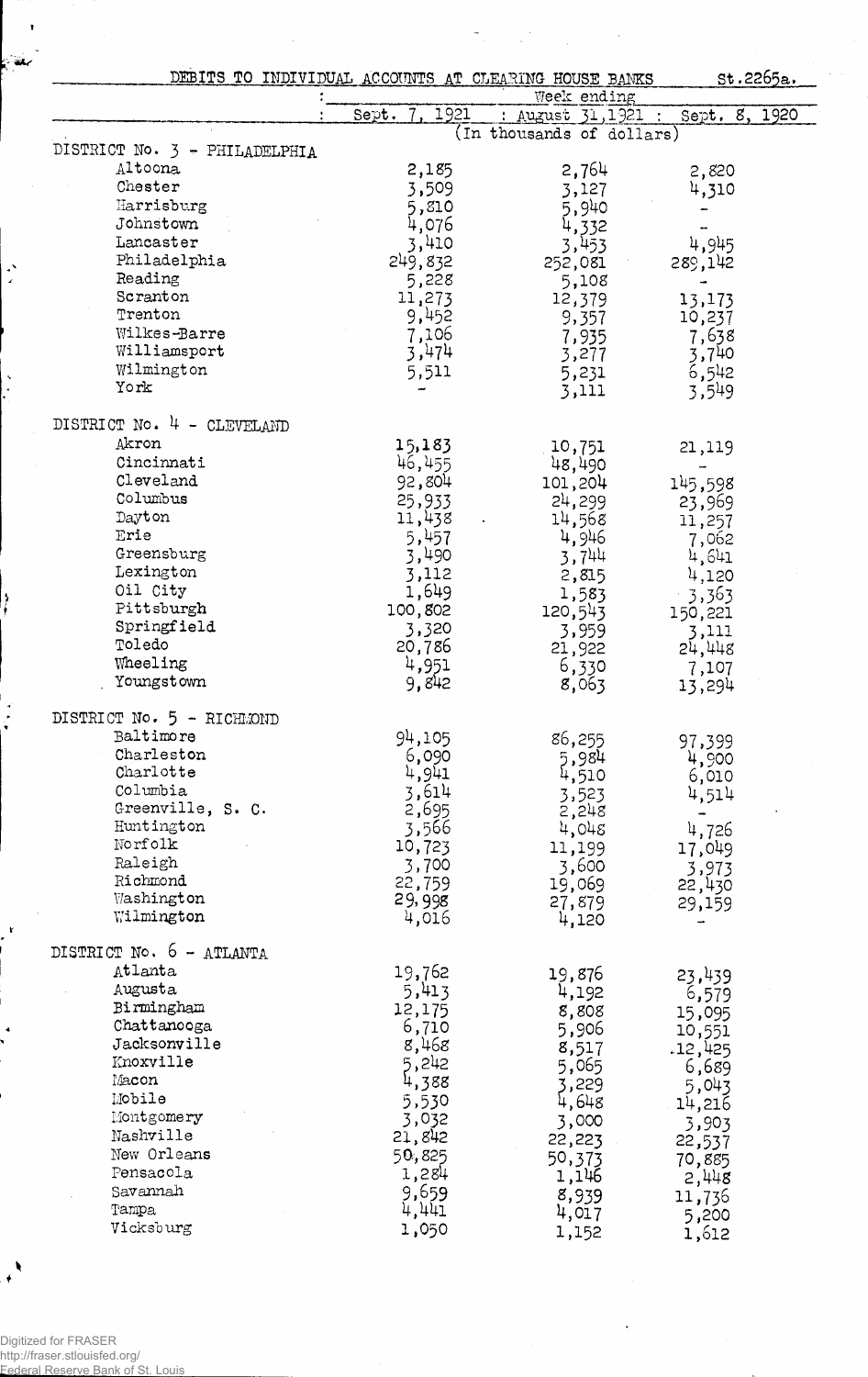DERICS DO INDIVIDUAL ACCOUNTER  $m \times m$ 

T,

 $\hat{f}$  , where the contribution of the contribution of the contribution of  $\hat{f}$ 

<span id="page-2-0"></span>

|                                 |                       | DESITS TO INDIVIDUAL ACCOUNTS AT CLEARING HOUSE PANKS<br>Week ending | <u>st.2265b,</u> |
|---------------------------------|-----------------------|----------------------------------------------------------------------|------------------|
|                                 | Gept.                 | 1921<br>1 Lugust 31, 1921 :                                          | Sept. 8, 1920    |
| DISTRICT No. 7 - CHICAGO        |                       | (In thousands of dollars)                                            |                  |
| Bay City                        | 2,902                 |                                                                      |                  |
| Blowmington                     | 2,134                 | 2,370                                                                | 3,155            |
| Cedar Rapids                    | 8,069                 | 2,115                                                                | 2,663            |
| Chicago                         | 494,768               | 8,329                                                                | 11,088           |
| Davenport                       | 5,948                 | 536,840                                                              | 596,988          |
| Decatur                         |                       | 5,110                                                                | 8,019            |
| Des Moines                      | 2,911                 | 2,910                                                                | 4,083            |
| Detroit                         | 13,326                | 13,064                                                               | 16,307           |
| Dubuque                         | 95,631                | 100,756                                                              | 146,831          |
| Flint                           | 2,368                 | 2,137                                                                | 3,238            |
| Ft. Wayne                       | 5,718                 | 4,711                                                                | 8,989            |
| Grand Rapids                    | 5,632                 | 5,508                                                                | 6,442            |
| Indianapolis                    | 19,337                | 16,059                                                               | 21,080           |
| Jackson                         | 24,881                | 34,598                                                               | 32,752           |
| Kalamazoo                       | 2,990                 | 3,103                                                                | 4,121            |
| Lansing                         | 3,269<br>4,141        | 3,308                                                                | 5,016            |
| Milwaukee                       |                       | 4,595                                                                | 6,102            |
| Moline                          | 43,981                | 44,062                                                               | 47,080           |
| Peoria                          | 1,559                 | 1,276                                                                | 2,961            |
| Rockford                        | 7,093                 | 6,632                                                                | 9,729            |
| Sioux City                      | 3,720                 | 3,538                                                                | 5,605            |
| South Bend                      | 7,209                 | 5,879                                                                | 13,345           |
| Springfield, Ill.               | 6,355                 | 4,881                                                                | 5,120            |
| Waterloo                        | 4,882                 | 4,872                                                                |                  |
| DISTRICT No. 8 - ST. LOUIS      | 2,588                 | 2,222                                                                | 3,770            |
| East St. Louis and              |                       |                                                                      |                  |
| Nat'l Stock Yards               |                       |                                                                      |                  |
| Evansville                      | 8,064                 | 7,021                                                                |                  |
| Little Rock                     | 4,362                 | 4,336                                                                | 4,799            |
| Louisville                      | 8,233                 | 8,424                                                                | 11,345           |
| Memphis                         | $(*18,142)$<br>23,423 | $(*18,152)$<br>23,512                                                | 23,554           |
| Quincy                          | 20,231                | 19,299                                                               | 30,171           |
| St. Louis                       | 1,817                 | 1,669                                                                |                  |
| Springfield, Mo.                | $(*95,023)$ 105,599   | $(*97,417)$ 107,656                                                  | 129,240          |
| DISTRICT No. 9 - MINNEAPOLIS    | 2,650                 | 2,177                                                                |                  |
| Aberdeen                        |                       |                                                                      |                  |
| Billings                        |                       | 1,234                                                                | 2,352            |
| Duluth                          | 1,629                 | 1,232                                                                | 1,941            |
| Fargo                           | 25,047                | 18,077                                                               | 21,325           |
| Grand Forks                     |                       | 2,459                                                                | 3,498            |
| Great Falls                     | 1,258                 | 1,071                                                                | 1,503            |
| Helena                          | 1,798                 | 1,635                                                                | 2,508            |
| Minneapolis                     | 2,331<br>69,424       | 2,358                                                                | 2,246            |
| St. Paul                        |                       | 67,014                                                               | 78,234           |
| Sioux Falls                     | 24,388                | 22,830                                                               | 28,611           |
| Superior                        | 3,450                 | 3.355                                                                | 4,883            |
| Winona                          | 1,208                 | 1,829                                                                | 958              |
|                                 | 915                   | 774                                                                  | 1,089            |
| DISTRICT No. 10 - KANSAS CITY   |                       |                                                                      |                  |
| Atchison                        | 1,222                 | 982                                                                  |                  |
| Bartlesville.                   | 1,389                 | 1,533                                                                | 2,803            |
| Cheyenne                        | 2,007                 | 2,514                                                                | 1,822            |
| Colorado Springs                | 2,678                 | 2,266                                                                |                  |
| Tenver                          | 29,927                | 29,627                                                               | 3,208            |
| Joplin                          | 1,771                 | 1,571                                                                | 44,272           |
| Kansas City, Kans.              | 3,262                 | 2,891                                                                | 3,489            |
| Kansas City, Mo.                | 76,619                | 67,805                                                               | 3,154            |
| Muskogee                        | 2,582                 | 2,765                                                                | 85,060           |
| Oklahoma City                   | 20,890                | 17,071                                                               | 4,067            |
| Omaha                           | 38,130                | 38,540                                                               | 21,610           |
| Pueblo                          | 3,183                 | 4,273                                                                | 54,474           |
| St. Joseph                      | 15,449                | 14,341                                                               | 4,241            |
| Topeka                          | 2,717                 | 2,717                                                                | 15,931           |
|                                 |                       |                                                                      | 3,660            |
| Tulsa                           | 11,118                |                                                                      |                  |
| Wichita<br>Digitized for FRASER | 11,632                | 14,840<br>9,390<br>*Debits of banks which submitted reports in 1920. | 22,636<br>15,120 |